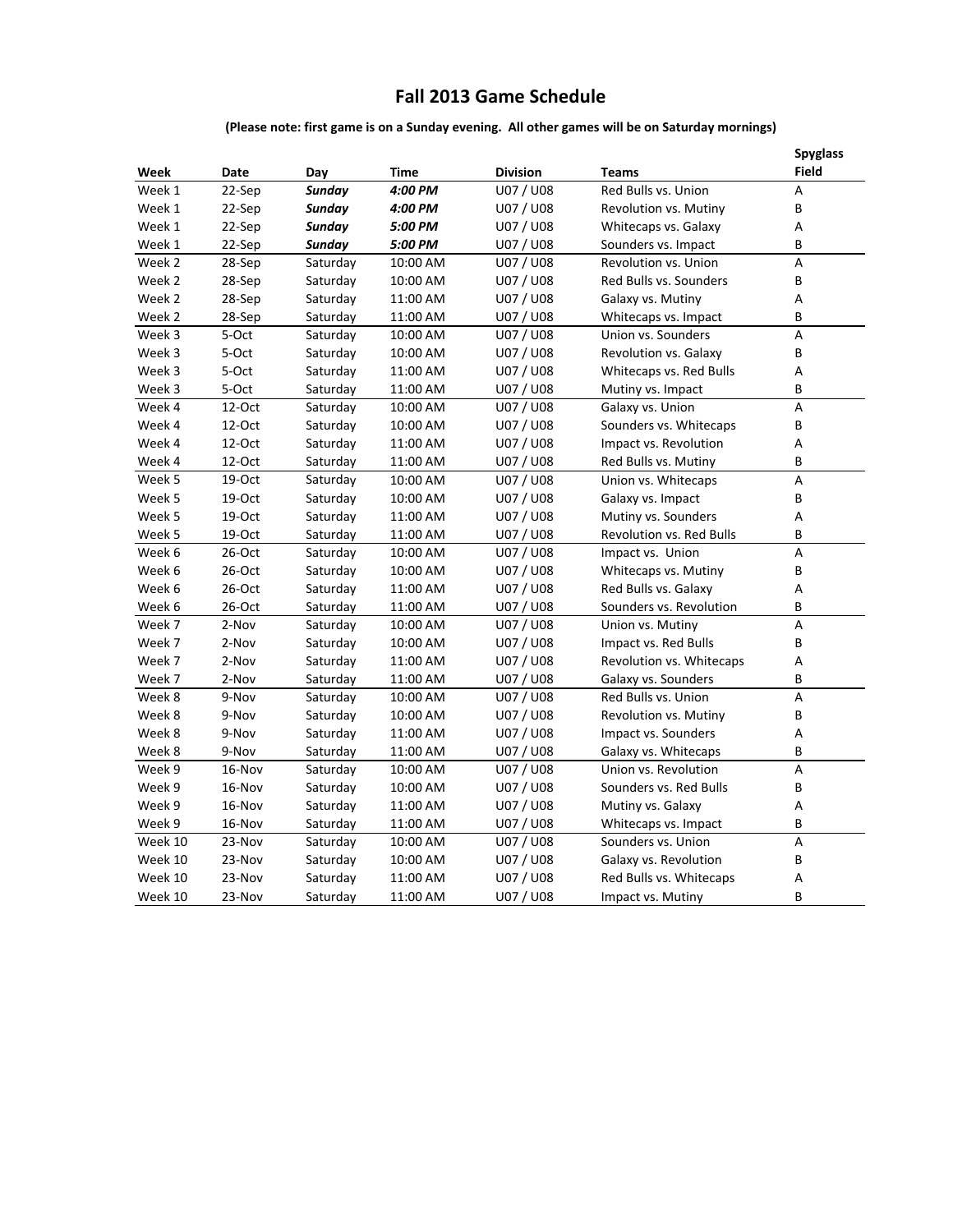# **Fall 2013 Game Schedule**

## **(Please note: first game is on a Sunday evening. All other games will be on Saturday mornings)**

| Week    | Date      | Day           | Time     | <b>Division</b> | <b>Teams</b>           | <b>Spyglass</b><br>Field |
|---------|-----------|---------------|----------|-----------------|------------------------|--------------------------|
| Week 1  | 22-Sep    | <b>Sunday</b> | 3:00 PM  | U09/U10         | Rapids vs. Timbers     | D                        |
| Week 1  | 22-Sep    | Sunday        | 4:00 PM  | U09/U10         | Crew vs. Clash         | D                        |
| Week 1  | 22-Sep    | <b>Sunday</b> | 5:00 PM  | U09/U10         | Wizards vs. Fire       | C                        |
| Week 1  | 22-Sep    | Sunday        | 5:00 PM  | U09/U10         | Dynamo vs. Earthquake  | D                        |
| Week 2  | 28-Sep    | Saturday      | 9:00 AM  | U09/U10         | Crew vs. Timbers       | D                        |
| Week 2  | 28-Sep    | Saturday      | 10:00 AM | U09/U10         | Rapids vs. Dynamo      | D                        |
| Week 2  | 28-Sep    | Saturday      | 11:00 AM | U09/U10         | Eathquake vs. Fire     | C                        |
| Week 2  | 28-Sep    | Saturday      | 11:00 AM | U09/U10         | Wizards vs. Clash      | D                        |
| Week 3  | 5-Oct     | Saturday      | 9:00 AM  | U09/U10         | Timbers vs. Dynamo     | D                        |
| Week 3  | 5-Oct     | Saturday      | 10:00 AM | U09/U10         | Crew vs. Wizards       | D                        |
| Week 3  | 5-Oct     | Saturday      | 11:00 AM | U09/U10         | Clash vs. Earthquake   | C                        |
| Week 3  | 5-Oct     | Saturday      | 11:00 AM | U09/U10         | Fire vs. Rapids        | D                        |
| Week 4  | 12-Oct    | Saturday      | 9:00 AM  | U09/U10         | Wizards vs. Timbers    | D                        |
| Week 4  | $12$ -Oct | Saturday      | 10:00 AM | U09/U10         | Dynamo vs. Fire        | D                        |
| Week 4  | 12-Oct    | Saturday      | 11:00 AM | U09/U10         | Rapids vs. Clash       | C                        |
| Week 4  | $12$ -Oct | Saturday      | 11:00 AM | U09/U10         | Earthquake vs. Crew    | D                        |
| Week 5  | 19-Oct    | Saturday      | 9:00 AM  | U09/U10         | Timbers vs. Fire       | D                        |
| Week 5  | 19-Oct    | Saturday      | 10:00 AM | U09/U10         | Wizards vs. Earthquake | D                        |
| Week 5  | 19-Oct    | Saturday      | 11:00 AM | U09/U10         | Crew vs. Rapids        | C                        |
| Week 5  | 19-Oct    | Saturday      | 11:00 AM | U09/U10         | Clash vs. Dynamo       | D                        |
| Week 6  | 26-Oct    | Saturday      | 9:00 AM  | U09/U10         | Earthquake vs. Timbers | D                        |
| Week 6  | 26-Oct    | Saturday      | 10:00 AM | U09/U10         | Fire vs. Clash         | D                        |
| Week 6  | 26-Oct    | Saturday      | 11:00 AM | U09/U10         | Dynamo vs. Crew        | $\mathsf C$              |
| Week 6  | 26-Oct    | Saturday      | 11:00 AM | U09/U10         | Rapids vs. Wizards     | D                        |
| Week 7  | 2-Nov     | Saturday      | 9:00 AM  | U09/U10         | Timber vs. Clash       | D                        |
| Week 7  | 2-Nov     | Saturday      | 10:00 AM | U09/U10         | Earthquake vs. Rapids  | D                        |
| Week 7  | 2-Nov     | Saturday      | 11:00 AM | U09/U10         | Wizards vs. Dynamo     | C                        |
| Week 7  | 2-Nov     | Saturday      | 11:00 AM | U09/U10         | Crew vs. Fire          | D                        |
| Week 8  | 9-Nov     | Saturday      | 9:00 AM  | U09/U10         | Rapids vs. Timbers     | D                        |
| Week 8  | 9-Nov     | Saturday      | 10:00 AM | U09/U10         | Crew vs. Clash         | D                        |
| Week 8  | 9-Nov     | Saturday      | 11:00 AM | U09/U10         | Wizards vs. Fire       | C                        |
| Week 8  | 9-Nov     | Saturday      | 11:00 AM | U09/U10         | Earthquake vs. Dynamo  | D                        |
| Week 9  | 16-Nov    | Saturday      | 9:00 AM  | U09/U10         | Timbers vs. Crew       | D                        |
| Week 9  | 16-Nov    | Saturday      | 10:00 AM | U09/U10         | Dynamo vs. Rapids      | D                        |
| Week 9  | 16-Nov    | Saturday      | 11:00 AM | U09/U10         | Fire vs. Earthquake    | C                        |
| Week 9  | 16-Nov    | Saturday      | 11:00 AM | U09/U10         | Clash vs. Wizards      | D                        |
| Week 10 | 23-Nov    | Saturday      | 9:00 AM  | U09/U10         | Dynamo vs. Timbers     | D                        |
| Week 10 | 23-Nov    | Saturday      | 10:00 AM | U09/U10         | Wizards vs. Crew       | D                        |
| Week 10 | 23-Nov    | Saturday      | 11:00 AM | U09/U10         | Earthquakes vs. Clash  | $\mathsf C$              |
| Week 10 | 23-Nov    | Saturday      | 11:00 AM | U09/U10         | Rapids vs. Fire        | D                        |